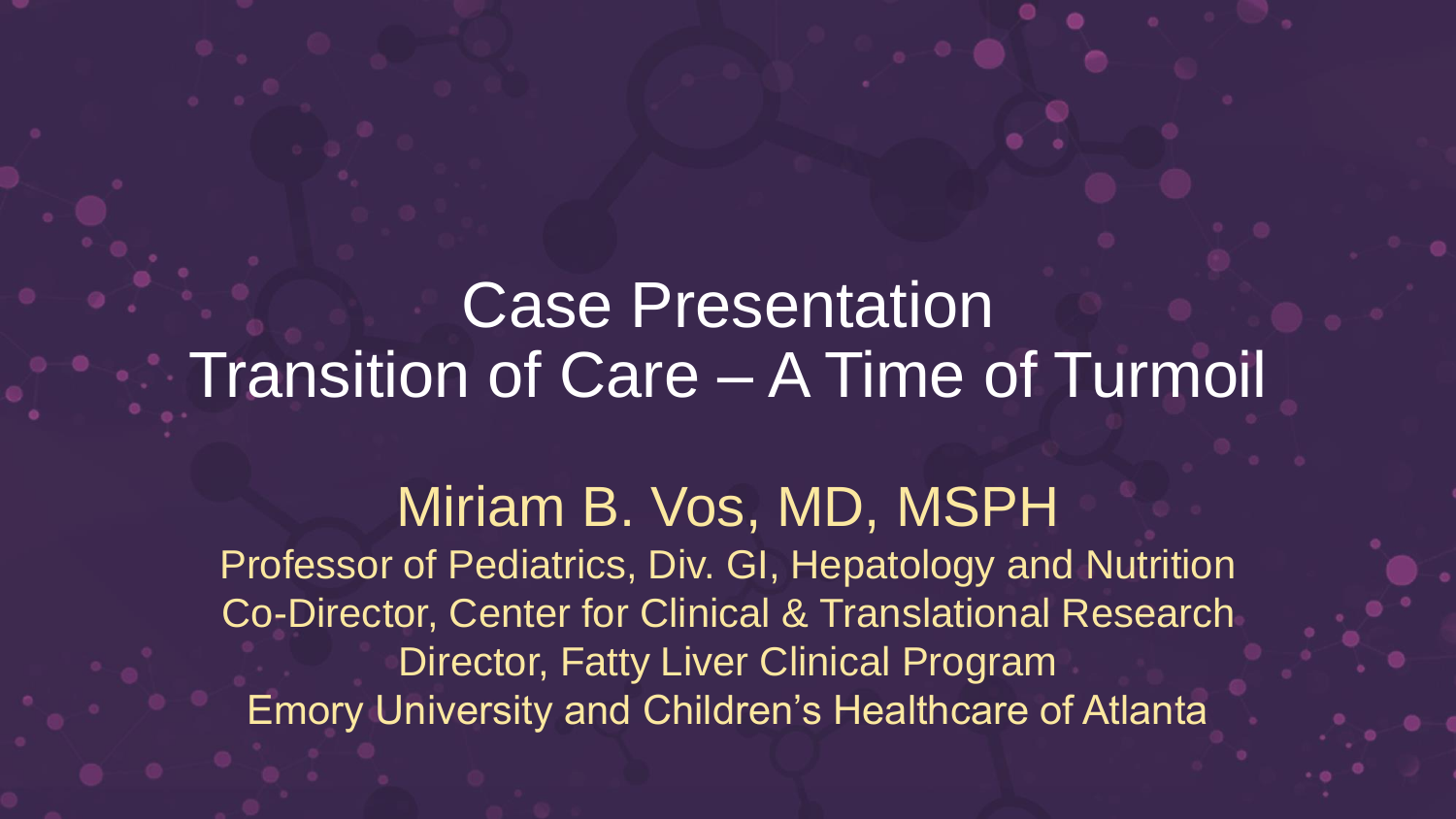

- Grants/Research Support: Target RealWorld Solutions, Bristol Myers Squibb
- Consultant: Boehringer Ingelheim, Eli Lilly, Proscienta, Novo Nordisk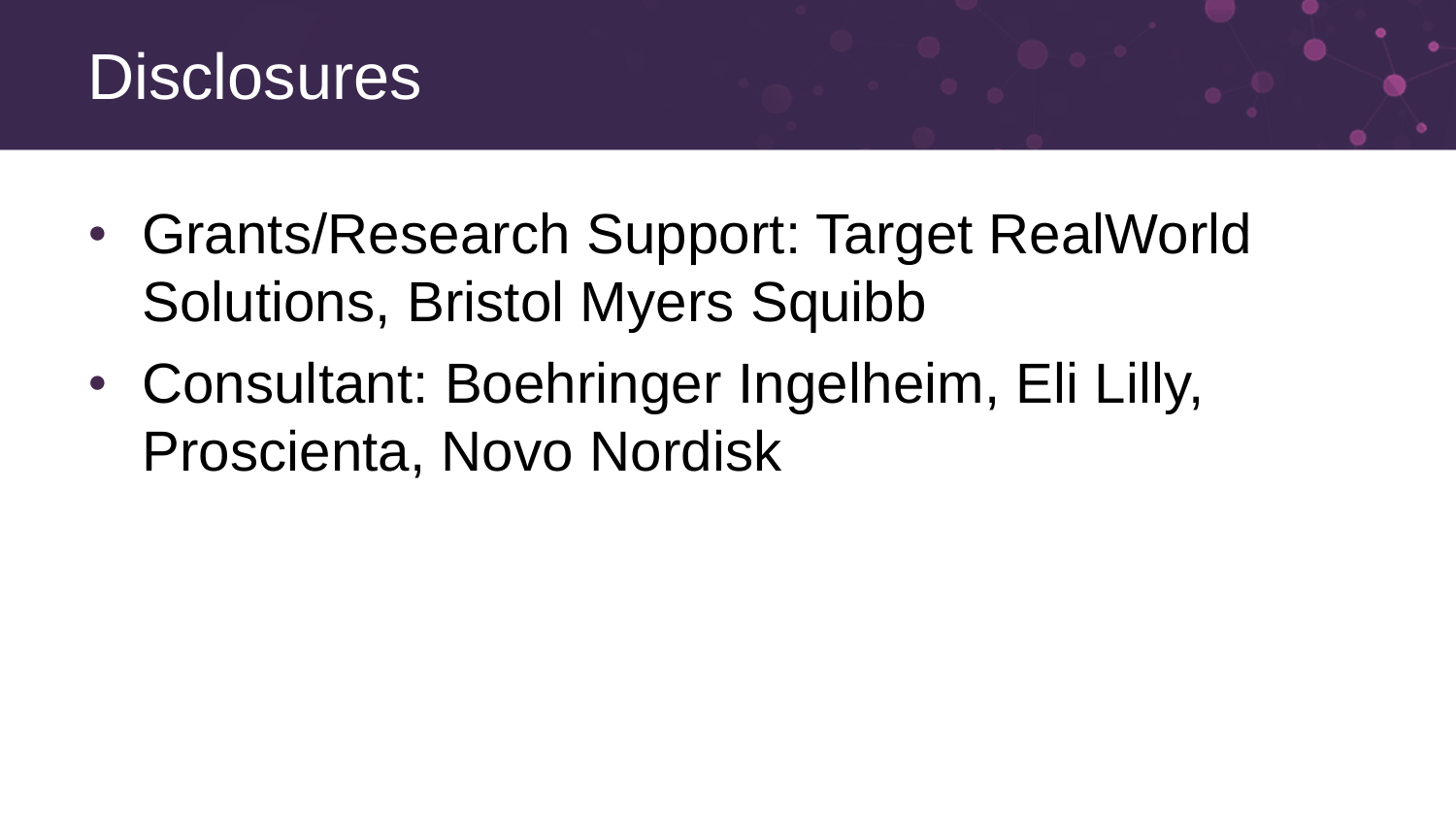# Initial Presentation

- Age 15 Sent to hematology clinic by pediatrician for low hemoglobin of 4.8. Admitted to outside hospital for work up
- Primary complaint fatigue and difficulty carrying backpack. Diet is "clean" with no red meat, takes a protein supplement and essential oils daily
- Exam pale, otherwise normal exam
- Diagnosed with iron deficiency and sent home s/p after PRBC transfusion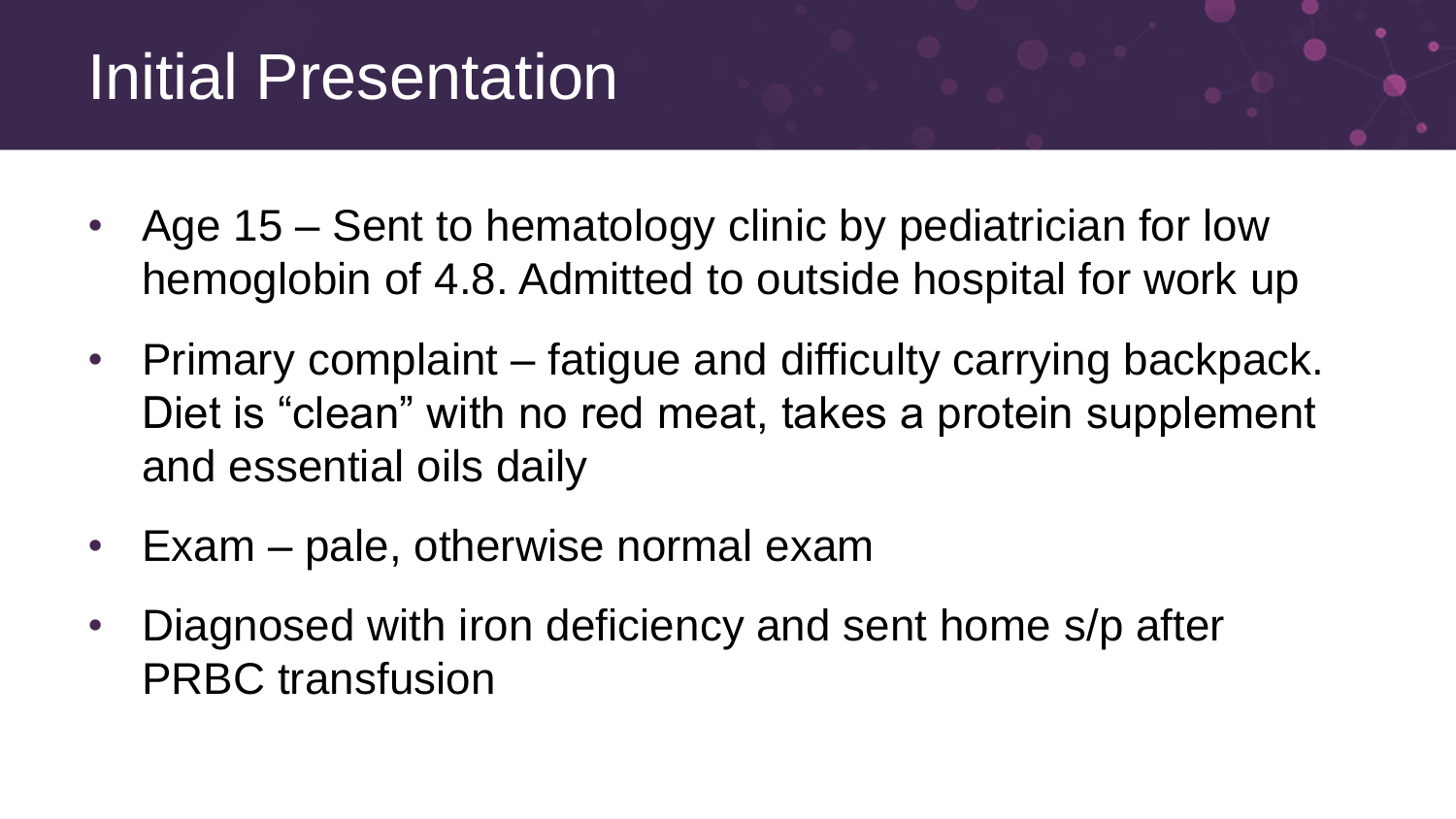### Re-Presentation

#### **At age 17 years – brought by parents GI for 10-month history of diarrhea and abdominal pain**

- Initially found to be positive for C-Diff and treated with Flagy with improvement of symptoms. However, proceeded to endoscopy that showed moderate chronic active colitis with transmural inflammation, focal cryptitis, superficial neutrophils, ulceration, and glandular disarray/dropout
- **Labs:** ALT -107 AST -63 GGT 45 ANA positive, Anti-smooth muscle IgG positive
- **Conclusion:** Crohn's disease with autoimmune, possible PSC and referred to Hepatology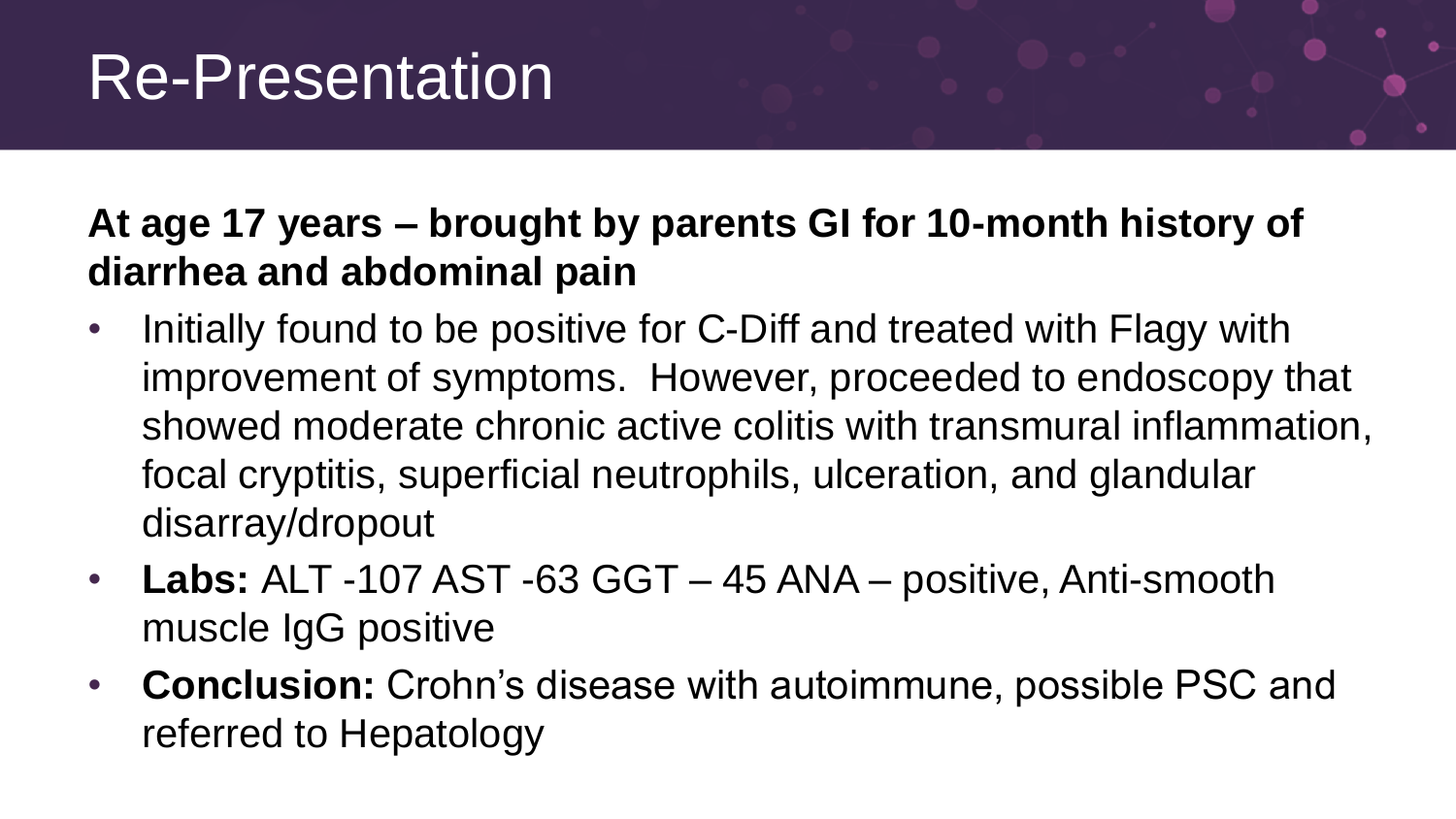# At Pediatric Hepatology

- Parents report history of iron deficiency anemia, C-diff stomach issues but doing much better. Had liver biopsy ordered but not scheduled
- Liver eval Liver biopsy and MRCP consistent with PSC
- Started on Prednisone with transition to Humira for Crohn's and Vanc + Ursodiol for AIH/PSC overlap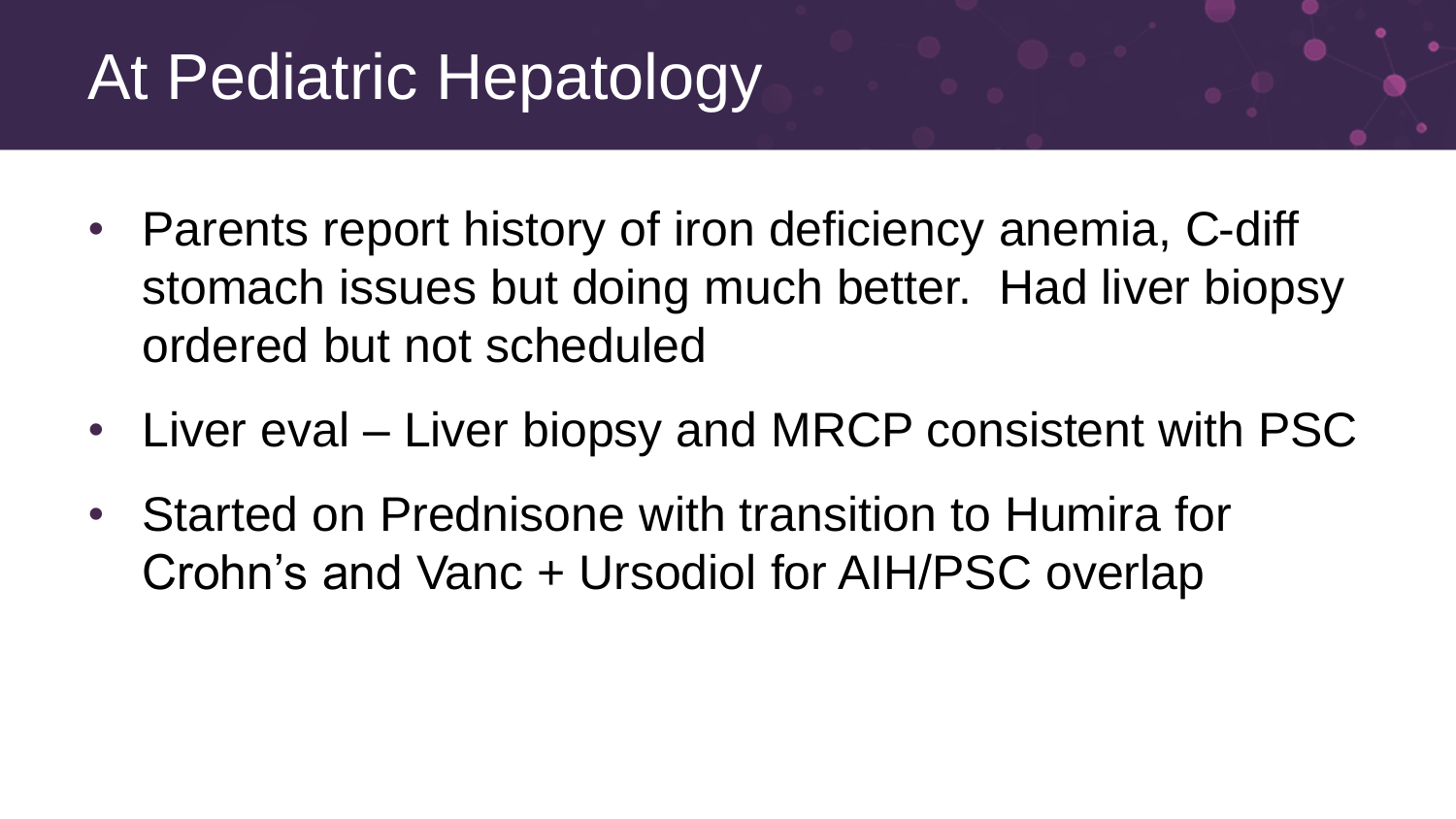### Fast Forward 3–4 Years

- Intermittent compliance with meds
- Intermittent clinic attendance in college
- Normal liver enzymes. Resolution of symptoms of Crohn's
- Delayed repeat scope due to COVID
- Next call is for refills....but he is over 21 years of age. 3 months prescribed